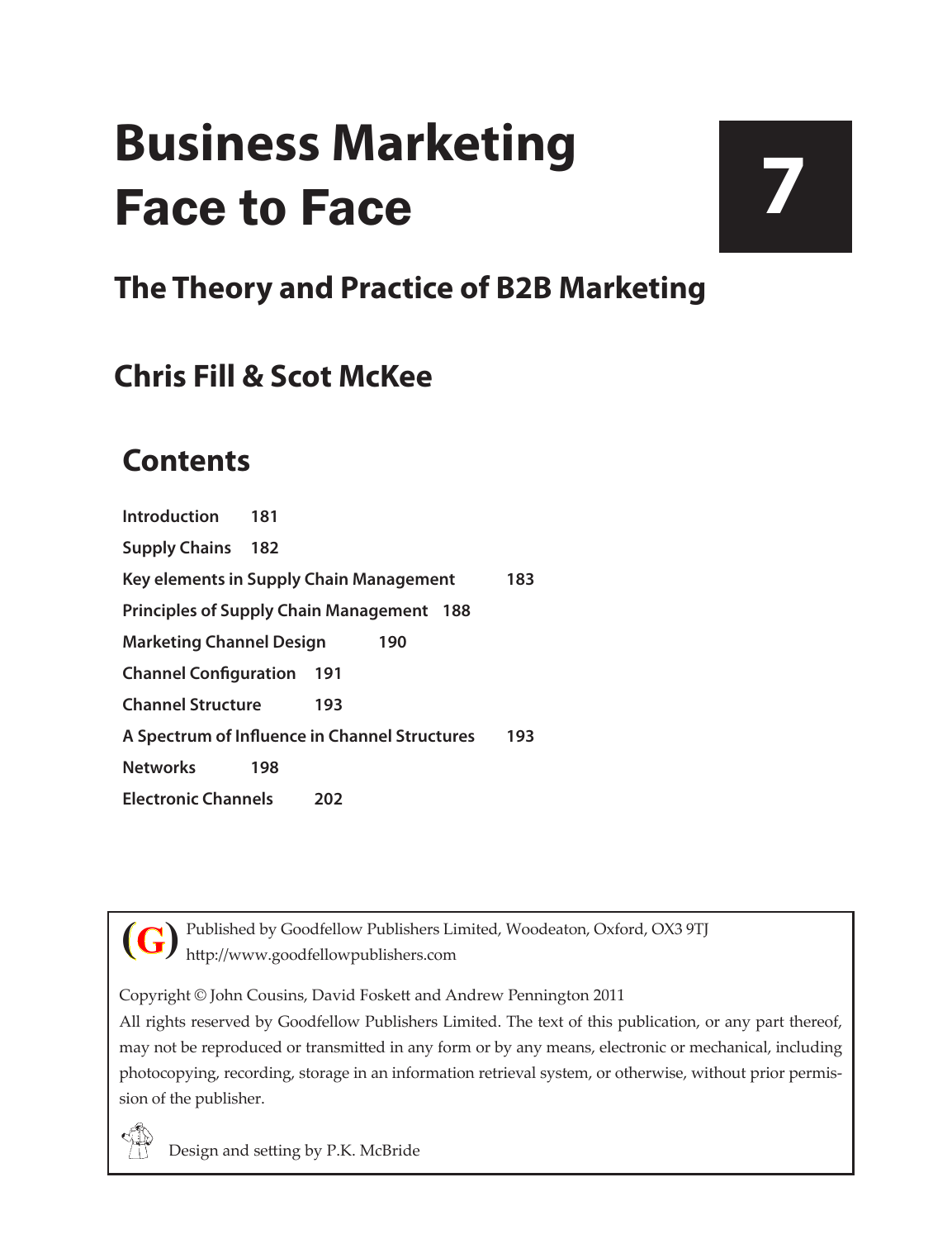## **7 Supply Chains, Channel Structures and Networks**

#### **Overview**

This chapter deals with two main elements. The first concerns the management of the logistical and physical flow of goods from producers to end user customers. This is referred to as 'supply chain management'.

The second element concerns the management of the marketing channels. These are structural configurations organisations use to add value and which enable end users to access finished goods (and services) in the most convenient way. Attention is given to conventional marketing channel structures, vertical marketing systems and network approaches to interorganisational channel structures.

### **Aims and objectives**

The aims of this chapter are to explore ways in which organisations cooperate with one another in order to make their products and services available to end-user customers. This concerns the management of supply chains and marketing channels.

#### **The objectives of this chapter are to enable readers to:**

- **1** Understand ideas about organisational interdependence and independence.
- **2** Explain the issues associated with supply chain management.
- **3** Examine the design and structure of different marketing channels.
- **4** Consider contemporary forms of organisational networks.
- **5** Explore ideas concerning the use of electronic channels in B2B trading contexts.